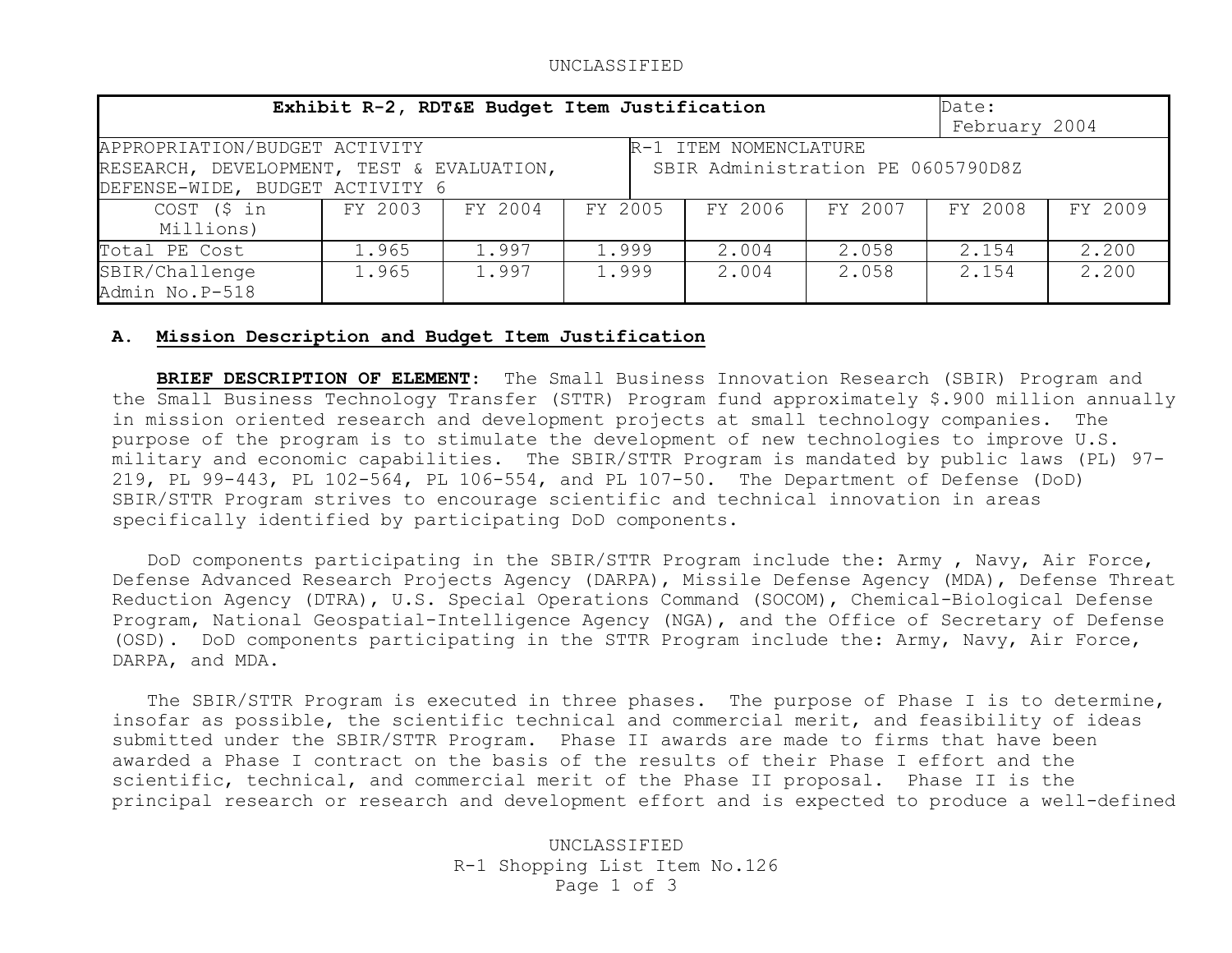## UNCLASSIFIED

deliverable prototype. Phase III SBIR/STTR efforts are not funded with SBIR/STTR funds and can be considered "follow-on" contracts to Phase II efforts. Under Phase III, companies participating in the SBIR/STTR Program are expected to obtain funding from the private sector and/or non-SBIR/STTR government sources to develop the prototype into a viable product or non-R&D service for sale in military and/or private sector markets.

 Since PL 102-564 prohibits the use of any of the SBIR budget to fund administrative costs of the program, program element (PE) 0605790D8Z is the only source of funds for the coordination, administration and execution of the Department's SBIR/STTR Program. In addition to funding costs for program administration, coordination and execution, PE 0605790D8Z funds essential elements of the SBIR/STTR Program that are required by law including: : (a) the development and maintenance of information systems and software required for the measurement, evaluation, and effective management of the Department's SBIR/STTR R&D Program (b). outreach to small technology companies, potential investors in such companies, SDBs WOSBs HBCU/MIs and others, to encourage and facilitate their participation in the SBIR/STTR Programs (e.g. conferences, trade shows, etc.)(c) preparation of the SBIR/STTR R&D solicitations and related publications; (d) support efforts such as administration of the various SBIR/STTR process action teams; (e) development and promulgation of guidance and reference materials to DoD contracting officers, technical monitors, and other personnel involved in administering the SBIR/STTR Programs; and (f) responding to requests for information relative to DoD's SBIR/STTR Program.

| В. | Program Change Summary            | FY 2003 | FY 2004 | FY 2005 |
|----|-----------------------------------|---------|---------|---------|
|    | Previous President's Budget       | 2.018   | 2.026   | 2.003   |
|    | Current FY 2005 President's Budge | 1.965   | 1.997   | 1.999   |
|    | Total Adjustments                 | $-.053$ | .029    | $-.004$ |
|    | Congressional program reductions  |         |         |         |
|    | Congressional rescissions         |         |         |         |
|    | Congressional increases           |         |         |         |
|    | Reprogrammings                    |         |         |         |
|    | SBIR/STTR Transfer                |         |         |         |
|    | Other                             | $-.053$ | .029    | $-.004$ |

UNCLASSIFIED R-1 Shopping List Item No.126 Page 2 of 3